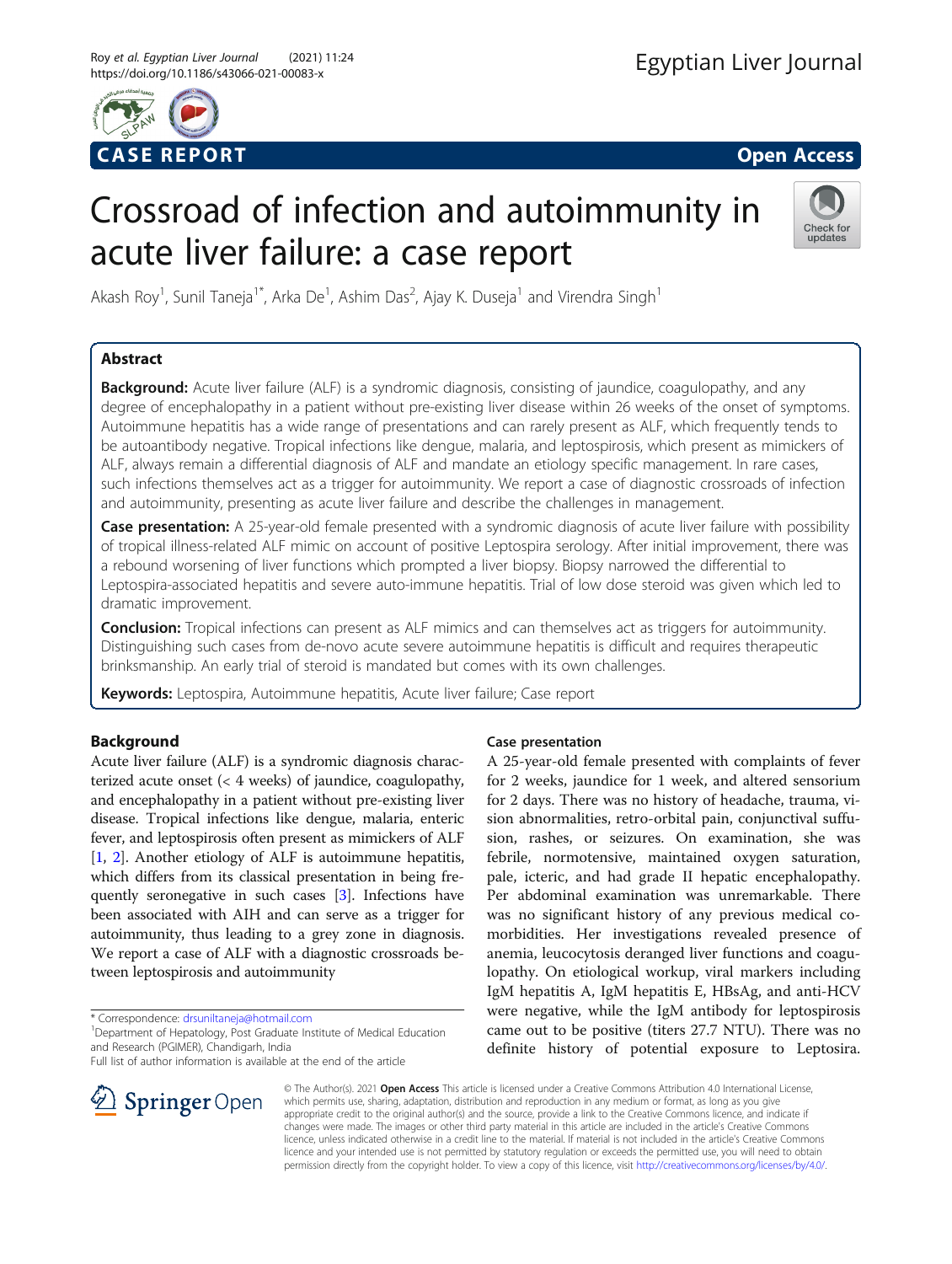Abdominal ultrasonography showed a normal liver with a span of 12 cm and a normal spleen, with no free fluid. A syndromic diagnosis of acute liver failure (ALF) with the possibility of Leptospira associated ALF-mimicker was kept. She was managed as per standard ALF protocol along with intravenous doxycycline in view of positive Leptospira serology. The fever subsided, and hepatic encephalopathy improved; however, as liver functions and coagulogram failed to improve, she was given five sessions of plasmapheresis. However, 5 days after plasmapheresis, there was a worsening of liver functions and coagulation [Bilirubin (Total/direct) 35 mg/dl/24 mg/dl, AST/ALT/ALP 734/656/128 U/L, INR 1.9). The trend in the biochemical parameters is shown in Table 1. The further etiological workup including autoimmune (ANA, SMA, AMA, LKM, PCA ANCA, SLA), total immunoglobulin G levels, viral serologies for cytomegalovirus, Epstein–Barr virus, herpes simplex virus, and Wilson's disease workup were all negative. A transjugular liver biopsy was done, which showed centrizonal necrosis with lymphohistiocytic cell infiltrate with canalicular and intracellular cholestasis with multiple foci of lobular inflammation. The portal tracts showed minimal irregular portal tract expansion, minimal portal tract inflammation, and minimal interface hepatitis (Fig. [1\)](#page-2-0). A histological possibility of Leptospira-associated-acute hepatitis versus acute severe autoimmune hepatitis was kept. She was started on low dose prednisolone (20 mg/day), which led to a gradual improvement of liver functions. Subsequently, the steroids were tapered after normalization of LFTs, and presently she is on 5 mg of prednisolone on regular follow.

Table 1 Hematological and biochemical parameters

## **Discussion**

Tropical febrile syndromes mimicking as ALF is a frequently encountered challenge. The most common etiologies are falciparum malaria, dengue, Leptospirosis, and rickettsial fevers [1]. Identification and differentiation of these specific etiologies is essential to ensure a specific therapy. Features like high-grade fever, persistent febrile spikes after the onset of jaundice, overt bleeding manifestations, and splenomegaly serve as possible indicators of a tropical illness-related ALF. Similarly, laboratory indices like higher AST or LDH than ALT and INR < 1.5, thrombocytopenia, and early-onset hemodynamic instability and renal failure is more common in ALF mimickers  $[1, 2]$  $[1, 2]$  $[1, 2]$  $[1, 2]$  $[1, 2]$ . The clinical indicators of an initial suspicion of Leptospira-associated ALF in our case were persistent febrile spikes and positive serological tests. However, features like an absence of renal dysfunction, lack of hemorrhagic manifestations, and markedly elevated liver enzymes questioned the possibility of a Leptospira related ALF.

After an initial improvement post five sessions of plasmapheresis, there was enzyme elevation and worsening liver function. A detailed workup of possible etiology of acute liver failure was however inconclusive. At this crossroads, the patient was taken up for a transjugular liver biopsy, which was suggestive of acute hepatitis with a diagnostic possibility of Leptospira-associated-acute hepatitis versus acute autoimmune hepatitis. Acute severe AIH (AS-AIH) is an acute presentation ( $\leq$  26 weeks) with an INR of  $\geq$ 1.5 without any histological evidence of cirrhosis [\[3](#page-3-0)]. It is of importance to note that patients with an acute severe AIH frequently tend to be seronegative for

| <b>Investigations</b>                    | Index presentation | Pre-plasmapharesis | Post-plasmapharesis | Post-steroids |
|------------------------------------------|--------------------|--------------------|---------------------|---------------|
| Hemoglobin (g/dl)                        | 8.9                | 8.3                | 8.1                 | 8.6           |
| Total leucocyte count(/mm <sup>3</sup> ) | 11900              | 10200              | 7300                | 10200         |
| Platelet count (/mm <sup>3</sup> )       | 290000             | 275000             | 184000              | 204000        |
| International normalized ratio (INR)     | 2.8                | $\overline{2}$     | 1.3                 | 1.1           |
| Liver function tests (LFT)               |                    |                    |                     |               |
| • Bilirubin (mg/dl)                      | 22                 | 51                 | 19                  | 3             |
| $\cdot$ AST (IU)                         | 1161               | 530                | 212                 | 45            |
| $\cdot$ ALT (IU)                         | 913                | 127                | 239                 | 44            |
| • Protein (g/dl)                         | 6.6                | 6.8                | 6.9                 | 7             |
| • Albumin(g/dl)                          | 3.4                | 3.3                | 3.2                 | 3.3           |
| $\cdot$ SAP (IU)                         | 109                | 127                | 120                 | 97            |
| <b>Renal function tests</b>              |                    |                    |                     |               |
| • Urea (mmol/L)                          | 28                 | 31                 | 28                  | 21            |
| • Creatinine(mg/dl)                      | 1.0                | 1.1                | 0.9                 | 0.9           |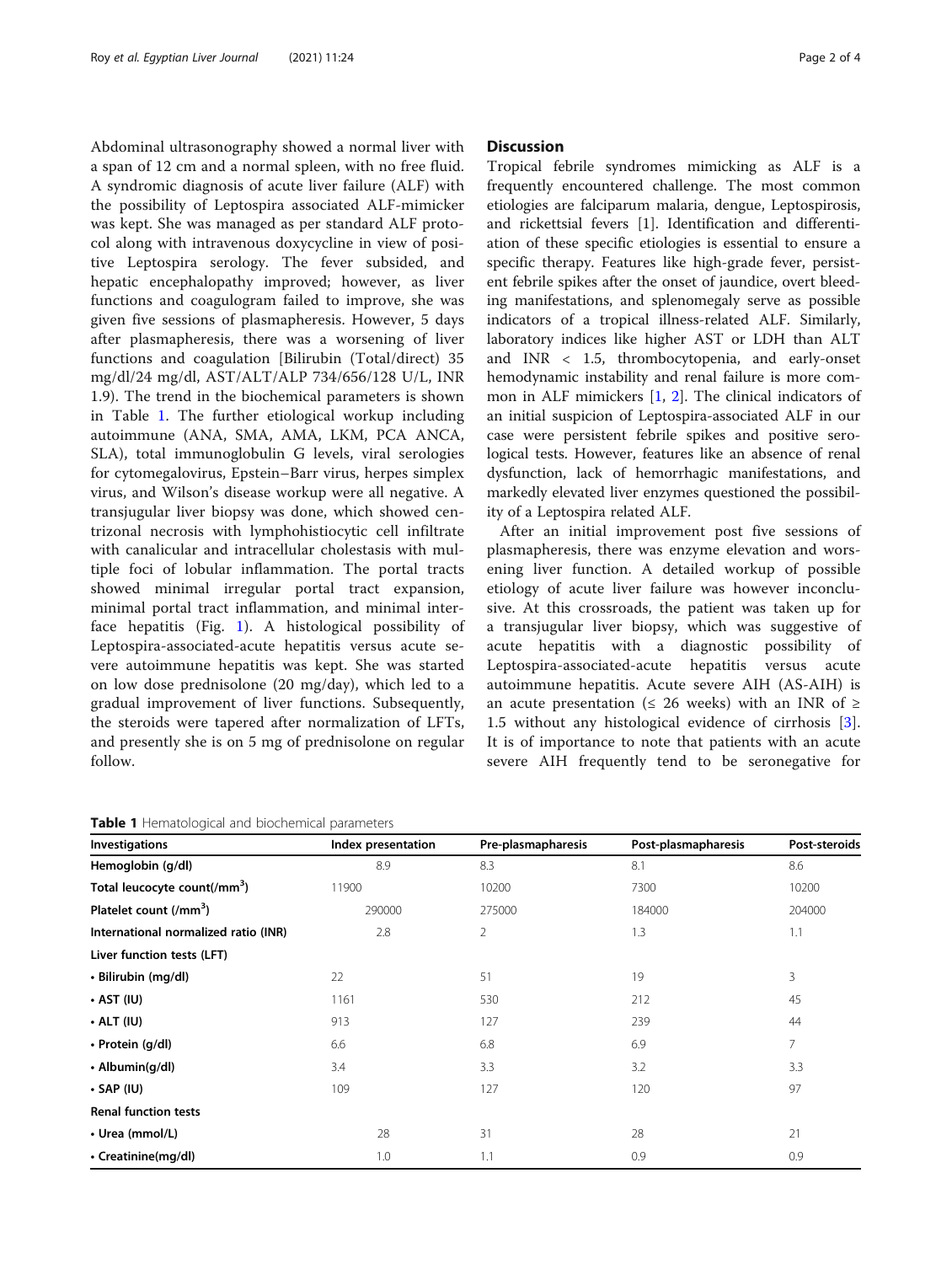<span id="page-2-0"></span>

autoimmune markers. ANA antibodies are negative or weakly positive in 29–39% of patients whereas gamma-globulin levels may be normal in 25–39% thus adding to the diagnostic challenge [\[4](#page-3-0), [5](#page-3-0)]. Our patient was started on a steroid trial, to which she responded, although literature suggests that such patients frequently tend to be steroid non-responders and end up requiring liver tranplantation [\[6](#page-3-0)].

The two primary differentials in our case were tropical illness-related ALF and AS-AIH. While the diagnosis of AS-AIH itself becomes a challenge due to frequent seronegativity, the other possibility of an infection itself triggering an autoimmune phenomenon adds to the diagnostic puzzle. Pathogens like HAV, HCV, EBV, CMV, HIV, and Leishmania have been postulated to

trigger autoimmune hepatitis. However, the literature with Leptsopira as a trigger of autoimmune hepatitis presenting as ALF is scarce with only a single case report in a pediatric patient [[7](#page-3-0), [8](#page-3-0)]. Thus, management of such cases entails an element of therapeutic brinksmanship to closely balance the two contrasting entities of infection and autoimmunity.

# Conclusion

Tropical infections may present as ALF mimics and can themselves act as triggers for autoimmunity. Distinguishing such cases from de-novo acute severe autoimmune hepatitis is difficult and requires therapeutic brinksmanship. An early trial of steroid is mandated in such cases and can alter the course of the disease.